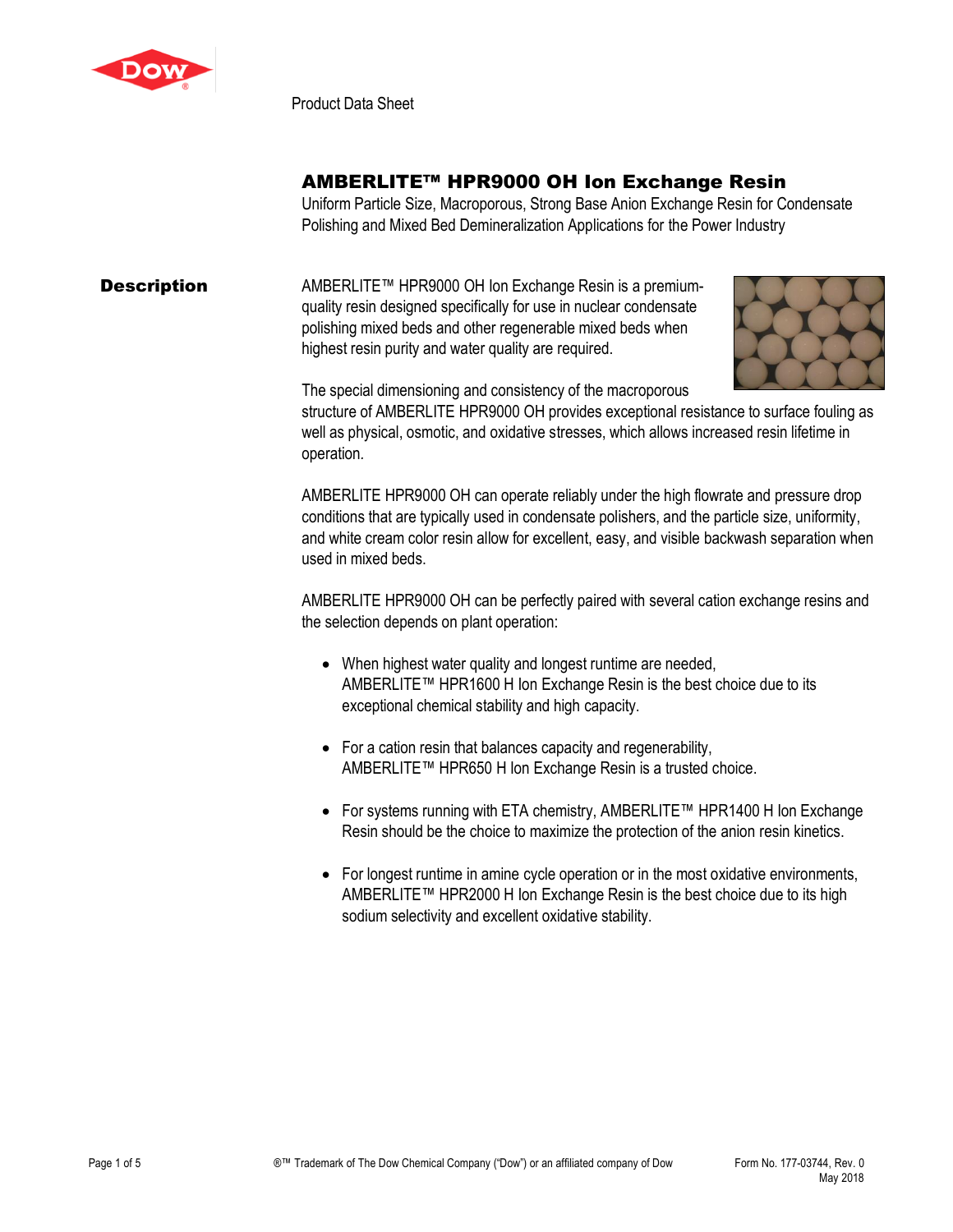| <b>Resin Pairings</b>          | Recommended pairing:<br>● AMBERLITE™ HPR1600 H Ion Exchange Resin (gel)<br>● AMBERLITE™ HPR650 H Ion Exchange Resin (gel)<br>● AMBERLITE™ HPR1400 H Ion Exchange Resin (gel)<br>● AMBERLITE™ HPR2000 H Ion Exchange Resin (macroporous)<br>Additional options:<br>● AMBERLITE™ HPR2800 H Ion Exchange Resin (macroporous)                                                                                                                                                                                                                                                                                                                                                                                                                                                                                                   |
|--------------------------------|-----------------------------------------------------------------------------------------------------------------------------------------------------------------------------------------------------------------------------------------------------------------------------------------------------------------------------------------------------------------------------------------------------------------------------------------------------------------------------------------------------------------------------------------------------------------------------------------------------------------------------------------------------------------------------------------------------------------------------------------------------------------------------------------------------------------------------|
| <b>Applications</b>            | • Condensate treatment<br>- Mixed bed condensate polishing in PWR nuclear power plants<br>- Mixed bed condensate polishing in fossil power plants<br>- Condensate polishing air-cooled condenser systems<br>- Start-up regenerable condensate polishing systems in nuclear power plants<br>• Demineralization<br>$-$ Ideally when treating water with:<br>$\circ$ High organic fouling potential<br>$\circ$ High percentage of silica<br>$-$ When the treatment goal is:<br>$\circ$ Removal of strong and weak acids<br>$\circ$ Lowest silica leakage<br>• Polishing<br>- Mixed bed polishing in industrial demineralization<br>- Single bed industrial demineralization requiring high water purity<br>- Mixed beds requiring exceptional resistance to surface fouling and/or physical,<br>osmotic and oxidative stresses |
| <b>System Designs</b>          | • Co-current<br>• Counter-current / Hold-down<br>• Packed beds<br>Mixed beds                                                                                                                                                                                                                                                                                                                                                                                                                                                                                                                                                                                                                                                                                                                                                |
| <b>Historical</b><br>Reference | AMBERLITE™ HPR9000 OH Ion Exchange Resin has previously been sold as<br>AMBERJET™ 9000 OH Ion Exchange Resin.                                                                                                                                                                                                                                                                                                                                                                                                                                                                                                                                                                                                                                                                                                               |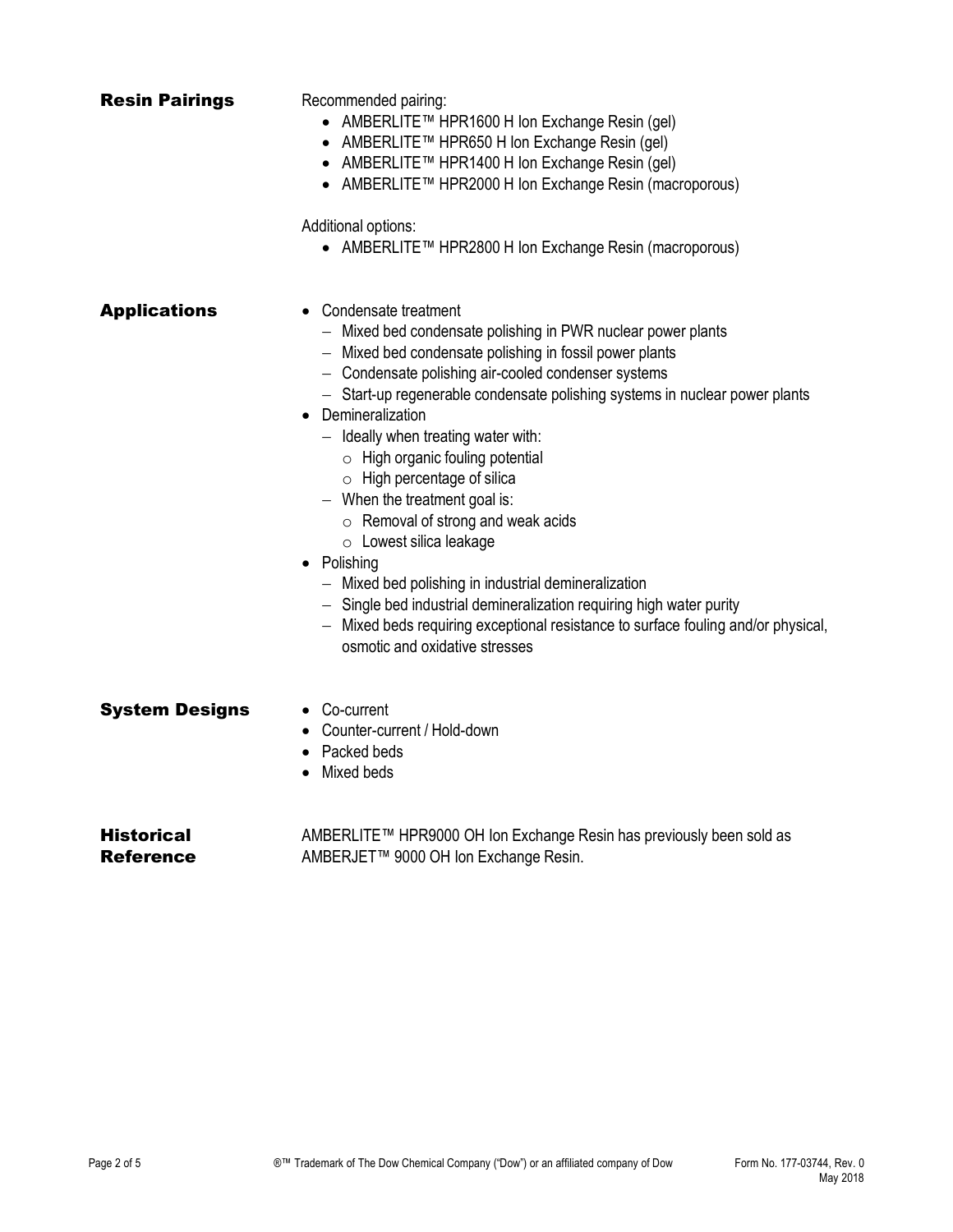## Typical Physical and Chemical Properties\*\*

| <b>Physical Properties</b>     |                                         |
|--------------------------------|-----------------------------------------|
| Copolymer                      | Styrene-divinylbenzene                  |
| Matrix                         | Macroporous                             |
| Type                           | Strong base anion                       |
| <b>Functional Group</b>        | Trimethylammonium                       |
| <b>Physical Form</b>           | Light tan, opaque, spherical beads      |
| <b>Chemical Properties</b>     |                                         |
| Ionic Form as Shipped          | OH <sup>-</sup>                         |
| <b>Total Exchange Capacity</b> | $\geq$ 0.80 eq/L (OH <sup>-</sup> form) |
| Water Retention Capacity       | 66.0 - 75.0% (OH <sup>-</sup> form)     |
| Ionic Conversion               |                                         |
| OH <sup>-</sup>                | $\geq 95.0\%$                           |
| CO <sub>3</sub> <sup>2</sup>   | $\leq 5.0\%$                            |
| $Cl^-$                         | $\leq 0.20\%$                           |
| <b>Particle Size</b>           |                                         |
| Particle Diameter §            | $650 \pm 50$ µm                         |
| Uniformity Coefficient         | $\leq 1.20$                             |
| $<$ 300 $\mu$ m                | ≤ 0.3%                                  |
| $< 425 \mu m$                  | $\leq 2.0\%$                            |
| $>850 \mu m$                   | $\leq 5.0\%$                            |
| <b>Purity</b>                  |                                         |
| Metals, dry basis:             |                                         |
| Na                             | $\leq 50$ mg/kg                         |
| Κ                              | $\leq 50$ mg/kg                         |
| Fe                             | $\leq 50$ mg/kg                         |
| Cu                             | $\leq 10$ mg/kg                         |
| Ca                             | $\leq 50$ mg/kg                         |
| Mg                             | $\leq 50$ mg/kg                         |
| Al                             | $\leq 50$ mg/kg                         |
| Heavy Metals (as Pb)           | $\leq 10$ mg/kg                         |
| <b>Stability</b>               |                                         |
| <b>Whole Uncracked Beads</b>   | $\geq 95\%$                             |
| Swelling                       | $Cl^- \rightarrow OH^- \leq 25\%$       |
| <b>Density</b>                 |                                         |
| <b>Particle Density</b>        | 1.05 g/mL                               |
| Shipping Weight                | 660 g/L                                 |

§ For additional particle size information, please refer to the **Particle Size Distribution Cross Reference Chart** (Form No. 177-01775).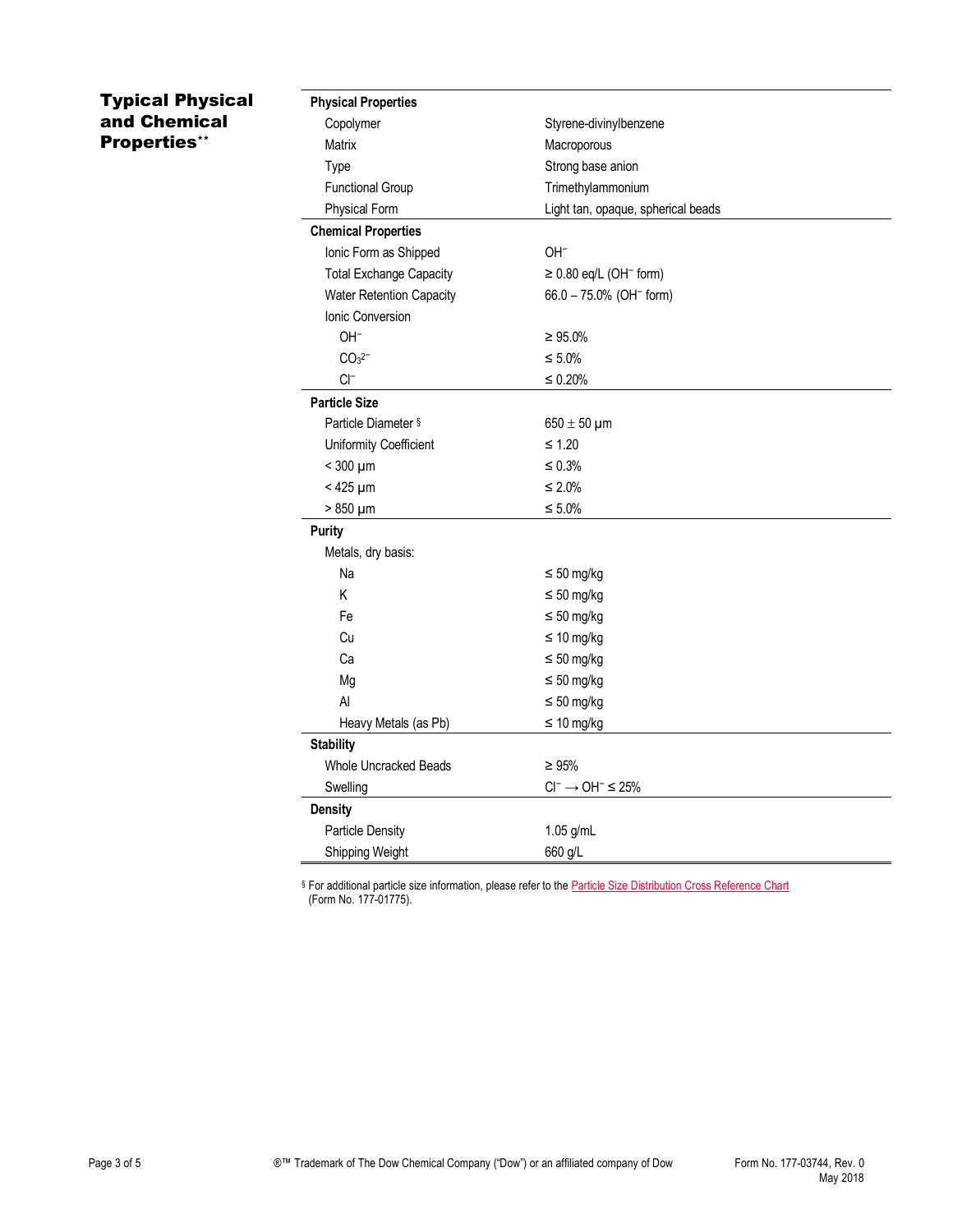| <b>Suggested</b>    | Temperature Range (OH <sup>-</sup> form) ‡                                                                                                                                                    | $5 - 100^{\circ}$ C (41 – 212°F) |
|---------------------|-----------------------------------------------------------------------------------------------------------------------------------------------------------------------------------------------|----------------------------------|
| <b>Operating</b>    | pH Range (Stable)                                                                                                                                                                             | $0 - 14$                         |
| <b>Conditions**</b> |                                                                                                                                                                                               |                                  |
|                     | $\pm$ Operating at elevated temperatures, for example above 60 – 70 °C (140 – 158 °F), may impact the purity of the loop and resin<br>life. Contact our technical representative for details. |                                  |

For additional information regarding recommended minimum bed depth, operating conditions, and regeneration conditions for [mixed beds](http://www.dow.com/webapps/include/GetDoc.aspx?filepath=liquidseps/pdfs/noreg/177-03705.pdf) (Form No. 177-03705) or [separate](http://www.dow.com/webapps/include/GetDoc.aspx?filepath=liquidseps/pdfs/noreg/177-03729.pdf)  [beds](http://www.dow.com/webapps/include/GetDoc.aspx?filepath=liquidseps/pdfs/noreg/177-03729.pdf) (Form No. 177-03729) in water treatment, please refer to our Tech Facts.

**Hydraulic Characteristics** Estimated bed expansion of AMBERLITE™ HPR9000 OH Ion Exchange Resin as a function of backwash flowrate and temperature is shown in Figure 1.

> Estimated pressure drop for AMBERLITE HPR9000 OH as a function of service flowrate and temperature is shown in Figure 2. These pressure drop expectations are valid at the start of the service run with clean water.